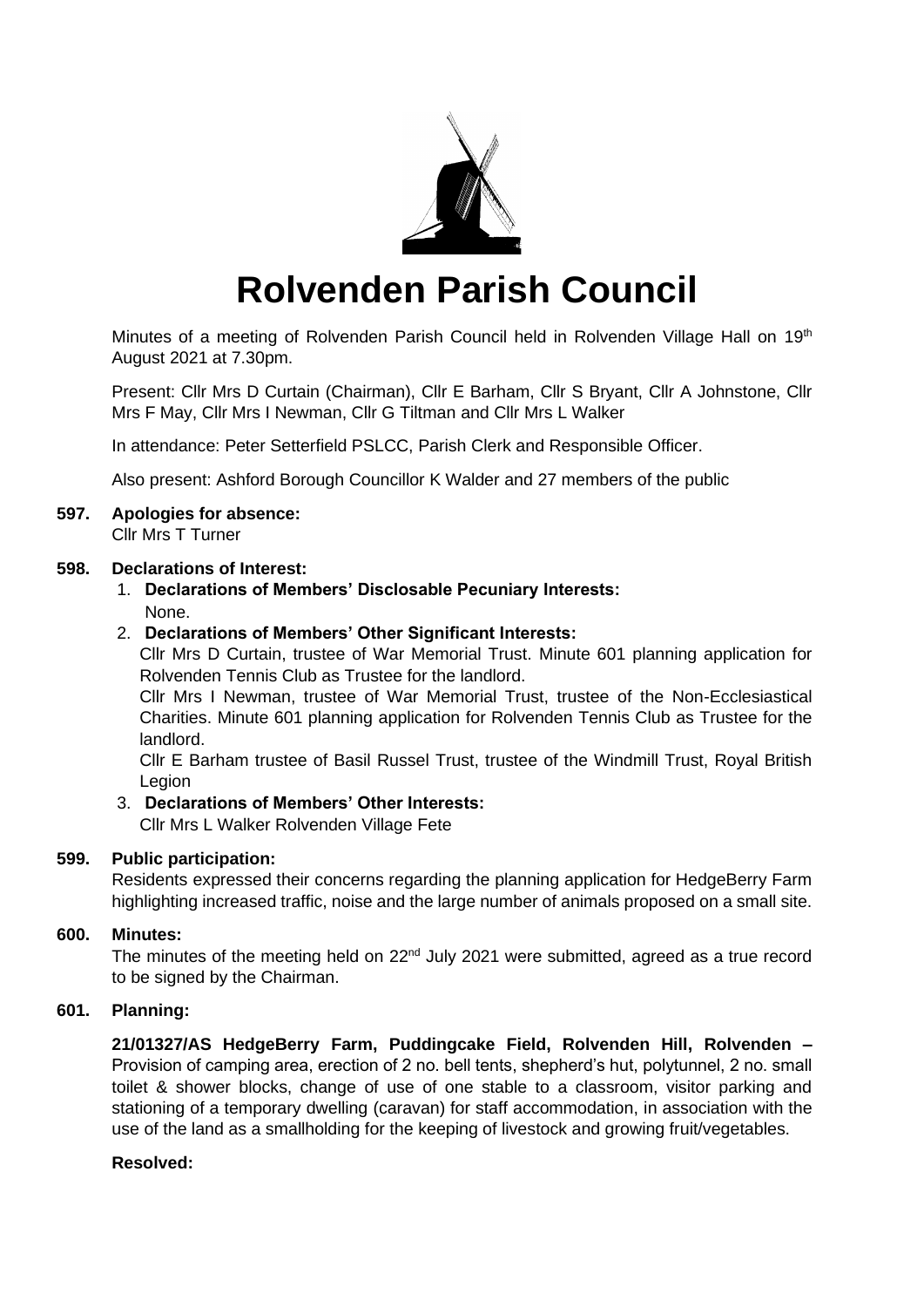**The Parish Council objects to the application on the following grounds:**

- **1. The application is contrary to the Rolvenden Neighbourhood Plan Policy RNP1 clauses a and d in that the design is not of high quality situated in open farmland where it would fail to integrate into the landscape.**
- **2. The application is contrary to the Rolvenden Neighbourhood Plan Policy RNP3 clauses a and b as the proposals do not enhance the Area of Outstanding Natural Beauty and can be clearly see from the road at the bottom of the hill.**
- **3. The application is contrary to the Rolvenden Neighbourhood Plan Policy RNP4 clauses a and b the application does not demonstrate justification for the activities proposed and it detracts from the distinct quality of the landscape.**
- **4. The application is contrary to the Rolvenden Neighbourhood Plan Policy RNP11 clauses b and c the stable being proposed for conversion to a classroom is not of substantial construction. The residential amenity of the neighbours is compromised by the number of visiting vehicles and noise emanating from the campsite penetrating the tranquillity of the area.**
- **5. The application is contrary to the Ashford Local Plan Policy SP1 clauses b and d as it fails to conserve and enhance the natural environment it is not of high quality design and does not respond to the prevailing character of the area.**
- **6. The application is contrary to Ashford Local Plan Policy SP2 in that consideration has not been given to accessibility, existing infrastructure provision, lack of services all of which render the site unsustainable.**
- **7. The application is contrary to Ashford Local Plan Policy SP6 clauses a and h in that the plans lack character, distinctiveness and poor in detail.**
- **8. The application is contrary to Ashford Local Plan Policy HOU5, clause a lack of local services, clause b distance from facilities to far to walk safely, clause d no footpath on a busy A road making it dangerous for cyclists and pedestrians, clause e does not enhance the natural environment, clause f not of high quality design. For a residence in the countryside the essential need has to be demonstrated which it has not, neither is it the re-use of a redundant building or of exceptional design.**
- **9. The application is contrary to Ashford Local Plan Policy ENV3b in that it does not enhance the landscape and reduces the tranquillity of the AONB.**
- **10. The application is contrary to Ashford Local Plan Policy ENV4 as the site falls within zone E1 by virtue of being within the AONB therefore the dak skies SPD is applicable.**
- **11. The application is contrary to Ashford Local Plan Policy EMP5b in that it does not respect the landscape setting, impacts upon the residential amenity of the neighbouring properties and the type and amount of traffic is inappropriate to the location.**
- **12. The application is contrary to Ashford Local Plan Policy EMP11 in that the site is only accessible by car,**
- **13. The application form quotes 8 parking spaces which would appear to be insufficient for the level of activities being proposed.**
- **14. Paragraph 177 of the latest revision of the NPPF requires that any development within the AONB demonstrates that it is the public interest, this has not been demonstrated therefore the application should fail.**

**21/01342/AS 5 Rolvenden Hill, Rolvenden –** Demolition of existing dwelling and outbuildings to allow construction of replacement dwelling with integrated garage.